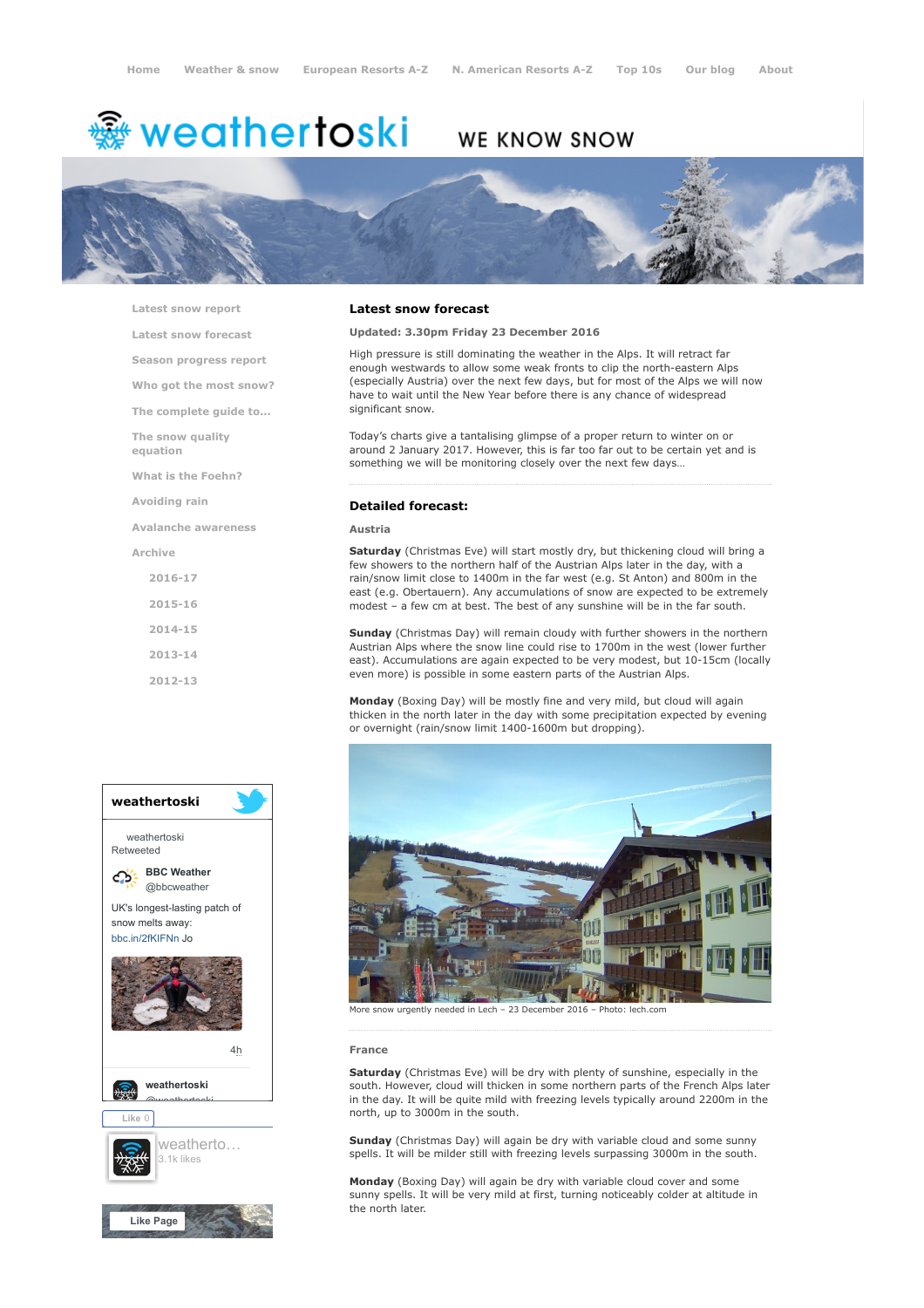Follow me on: *<u>twitte</u>* 

[Tweet](https://twitter.com/intent/tweet?original_referer=https%3A%2F%2Fwww.weathertoski.co.uk%2Fweather-snow%2Farchive%2Fsnow-forecast-23-12-2016%2F&ref_src=twsrc%5Etfw&text=Weather%20to%20ski%20-%20Snow%20forecast%20-%2023%20December%202016&tw_p=tweetbutton&url=https%3A%2F%2Fwww.weathertoski.co.uk%2Fweather-snow%2Farchive%2Fsnow-forecast-23-12-2016%2F)

Tweet this page





# Contact us...

Got a burning question about weather or snow conditions in the Alps? [Contact us](https://www.weathertoski.co.uk/about-1/contact-us/) and we'll do our best to answer it...

## E: [info@weathertoski.co.uk](mailto:fraser@weathertoski.co.uk)

T: +44 (0)20 3151 3154



Clear skies in the southern French Alps today. This is St Jean de Montclar – 23 December 2016 – Photo: montclar.com

#### Italy

Saturday (Christmas Eve) will be dry with plenty of sunshine and just a little cloud close to the border areas, especially later in the day. Freezing levels will be close to 2000m.

Sunday (Christmas Day) will be similar to Sunday, with variable cloud (thickest close to the border areas). It will turn milder, however, with freezing levels closer to 3000m.

Monday (Boxing Day) will be mostly sunny and very mild at first, but turning colder later in the day.



Clear skies and great snow at altitude in the Monte Rosa Region – 23 December 2016 – Photo: monterosa-ski.com

#### Switzerland

Saturday (Christmas Eve) will be mostly dry but cloud will thicken in the northern Alps to bring a few spots of rain (snow 1400-1600m) close to the northern foothills later. The best of any sunshine will be in the far south.

Sunday (Christmas Day) will see variable cloud, thickest in the east where a few spots of rain (snow 1600-2000m) are possible at times.

Monday (Boxing Day) should be mostly dry with sunny spells and a tendency for cloud to increase again in the north later. It will remain mild, especially at first, but will turn noticeably colder at altitude in the north later.